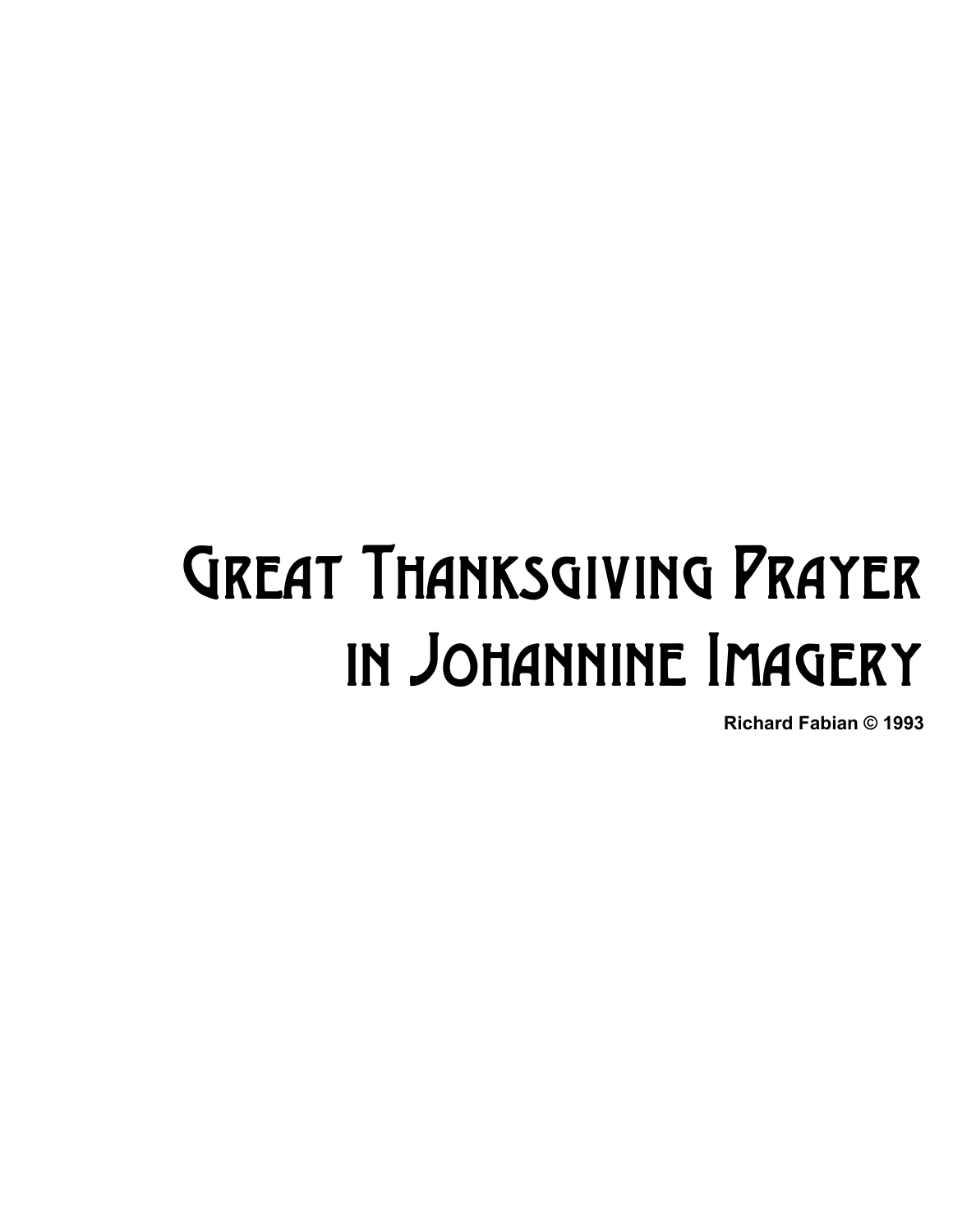**Presider** It is truly right always and everywhere to praise you, Lord God our Father, Lover of all. Your wind swept the waters when our world began, and you spoke the Word that was always your Word. Through him all things came to be, and his life lightened every life with the light darkness could not swallow.

> And when sin's deadly shadow fell everywhere, your Word came in flesh to live with us. The world he made did not know him; his homeland refused him.

But he fulfilled your purpose, and loved us to the end. On the cross he handed over the Spirit of life, flowing forever like water from a living spring.

Now all who receive him have power to become children of God: born from above, they blow through the world with your Spirit, bearing witness for the truth of your Word. All who believe in him have left death for new life.

All who hear his voice follow him, as sheep follow their own shepherd, on the true and living way that leads to the Father. All who love, as he loved, live like branches of a vine, drawing life from the one who laid down his life for his friends.

For on the night he was handed over to suffering and death, our Lord Jesus Christ took bread; and when he had given thanks to you, he broke it, and gave it to his disciples and said: